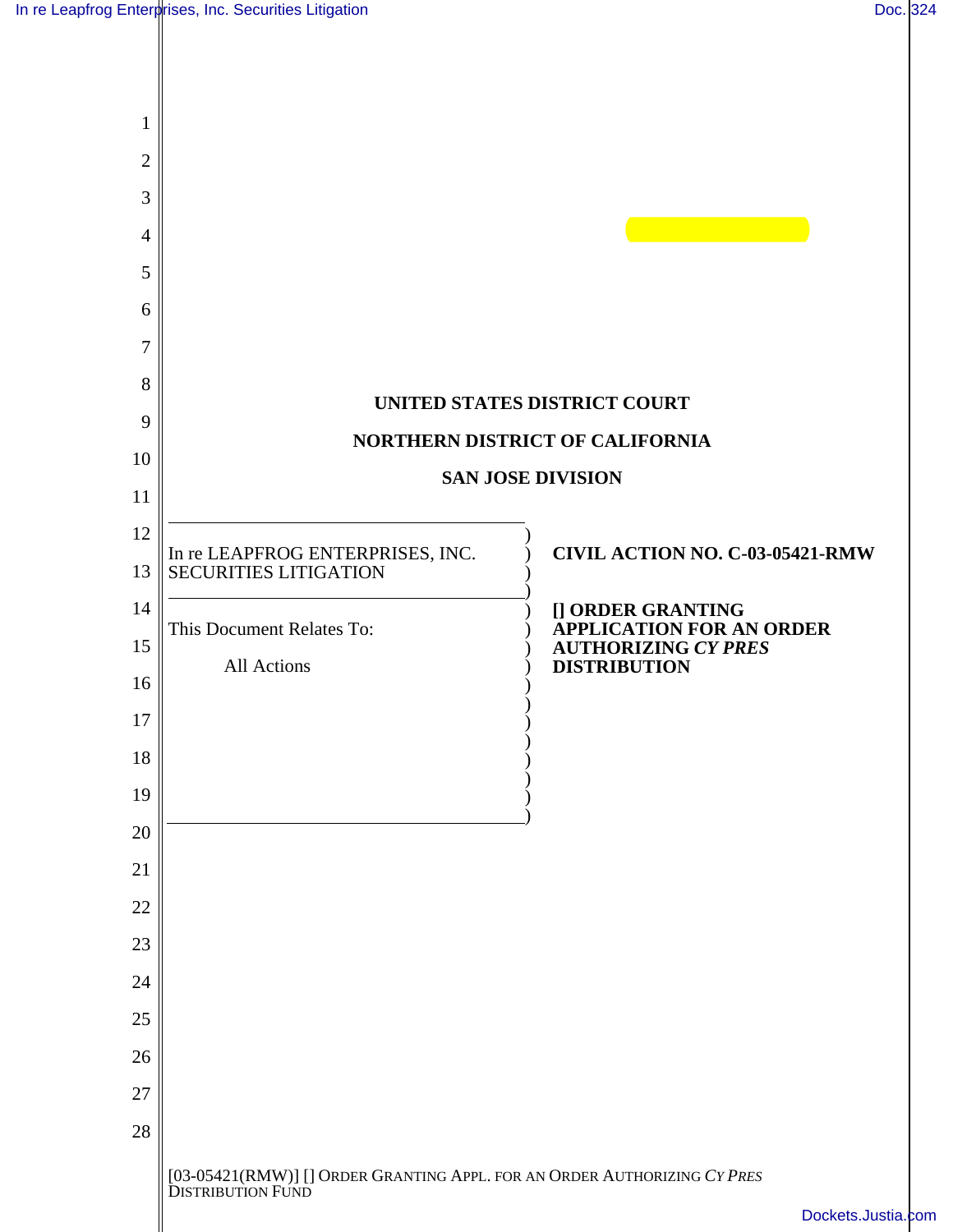1 Having considered the papers filed by the Lead Plaintiff Parnassus Fund and the Parnassus Equity Income Fund ("Lead Plaintiff") for an Order Authorizing *Cy Pres* Distribution to The 2 3 Institute for Law & Economic Policy; it further appearing to the Court that \$18,693.90 in outstanding uncashed expired eligible claimant checks remains in the Net Settlement Fund; and for 4 5 good cause shown, IT IS HEREBY ORDERED: 6 7 (1) Lead Plaintiff's Application for an Order Authorizing *Cy Pres* Distribution is 8 GRANTED. 9 (2) The Court authorizes Lead Plaintiff's counsel to distribute \$18,693.90 of settlement 10 funds to The Institute for Law & Economic Policy. 11 (3) This distribution of settlement funds is made pursuant to the inherent authority of the Court and consent of the parties, specifically pursuant to the Stipulation of Settlement (ECF No. 274) 12 reached in this case. 13 14 (4) Pursuant to the Court's December 21, 2009, Order re: Distribution of Class 15 Settlement Fund (ECF No. 319), the Claims Administrator shall distribute the remaining funds to 16 The Institute for Law & Economic Policy. 17 (5) Providing no further adjustments must be made to the accounting, then after ninety days (a) the settlement administration will be terminated; and (b) Lead Plaintiff, Lead Counsel and 18 19 the Claims Administrator will be discharged from any further duties in connection with the administration of the settlement fund. 20 21 **IT IS SO ORDERED.**  Yonald M. Whyte 22 23 DATED: HON. RONALD M. WHYTE 24 UNITED STATES DISTRICT COURT JUDGE 25 26 27 28 [03-05421(RMW)] [] ORDER GRANTING APPL. FOR AN ORDER AUTHORIZING *CY PRES*  1 DISTRIBUTION FUND